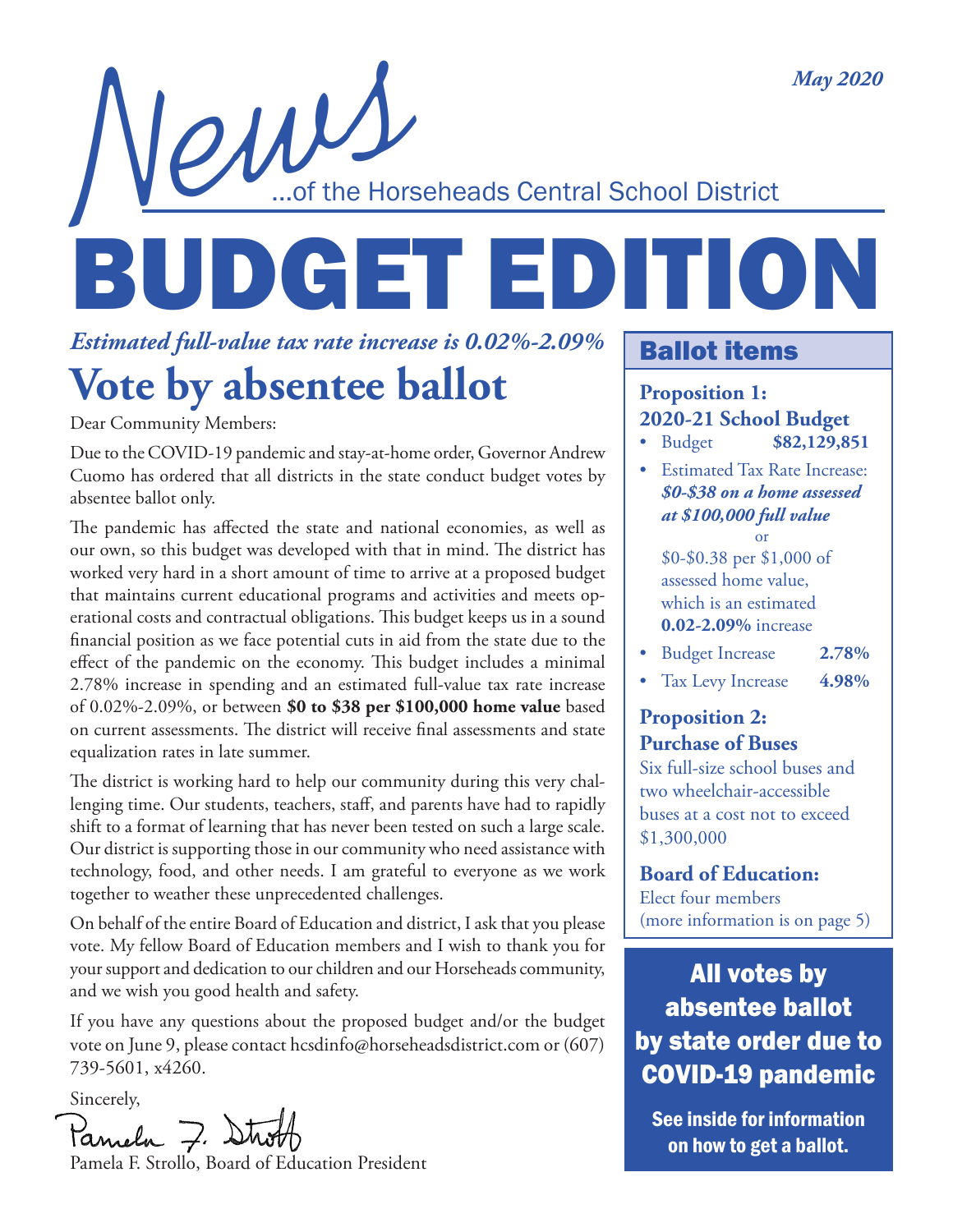## **2020-21 Proposed School Budget** *The proposed budget...*

- Maintains all current educational/extra-curricular programs and activities
- Meets the state's property tax levy limit law
- Includes the addition of GPS technology on school buses and radio upgrades to increase safety
- Reduces two open positions due to retirements while maintaining our academic program
- Includes a conservative estimate of 0.02% to 2.09% full value tax increase, projected to result in an increase of \$0-\$38 on a home assessed at \$100,000 full value based on preliminary assessments
- Utilizes district cash reserves and fund balance of \$2,600,200
- Uses \$630,000 in Debt Service Reserve to reduce the maximum allowable tax levy from 6.76% to 4.98%

*Visit https://horseheadsdistrict.com/Budget2020-21.cfm for more information. Questions? Contact us at (607) 739-5601, x4260 or hcsdinfo@horseheadsdistrict.com.* 

### Comparative Expenditures

| Description    | 2019-20      | 2020-21      |             | Dollar Change Percent Change |
|----------------|--------------|--------------|-------------|------------------------------|
| Program        | \$58,309,631 | \$59,109,437 | \$799,806   | 1.37%                        |
| Capital        | \$10,410,579 | \$11,303,138 | \$892,559   | 8.57%                        |
| Administrative | \$11,185,709 | \$11,717,276 | \$531,567   | 4.75%                        |
| <b>Total</b>   | \$79,905,919 | \$82,129,851 | \$2,223,932 | 2.78%                        |

*See pages 3-4 for detailed information on the three components of the budget.* 

### Comparative Revenues

| Description                                                                      | 2019-20      | 2020-21      |               | Dollar Change Percent Change |
|----------------------------------------------------------------------------------|--------------|--------------|---------------|------------------------------|
| Property Taxes/STAR/Payments in Lieu<br>of Taxes (PILOTs)/Interest and Penalties | \$39,888,297 | \$41,868,951 | \$1,980,654   | 4.97%                        |
| State Aid                                                                        | \$34,422,957 | \$33,635,457 | $-$ \$787,500 | $-2.29\%$                    |
| Federal Aid                                                                      | \$0          | \$548,884    | \$548,884     | 100.00%                      |
| Other*                                                                           | \$2,999,665  | \$2,846,359  | $-$ \$153,306 | $-5.11\%$                    |
| Interfund Transfer - Debt Service Fund                                           | \$0          | \$630,000    | \$630,000     | 100.00%                      |
| <b>Appropriated Reserves</b>                                                     | \$595,000    | \$600,200    | \$5,200       | 0.87%                        |
| Appropriated Fund Balance                                                        | \$2,000,000  | \$2,000,000  | \$0           | $0.00\%$                     |
| <b>Total</b>                                                                     | \$79,905,919 | \$82,129,851 | \$2,223,932   | 2.78%                        |

*\*"Other" includes items such as Medicaid and Medicare reimbursements, BOCES refund, interest, rental income, donations and gifts, and gate receipts.* 

#### To vote, contact the district at (607) 739-5601 x4260 or hcsdinfo@horseheadsdistrict.com.

Ballots will be mailed to those who voted in 2019, as well as voters on the permanently disabled list. All other qualified voters may contact the district for the absentee ballot procedure at least seven days prior to the vote if it is to be mailed (by June 2) or the day before the vote if in person (June 8). Please return completed ballot in provided postage-paid envelope to 143 Hibbard Road, Horseheads. Completed ballots must be received by the district by 5pm on June 9.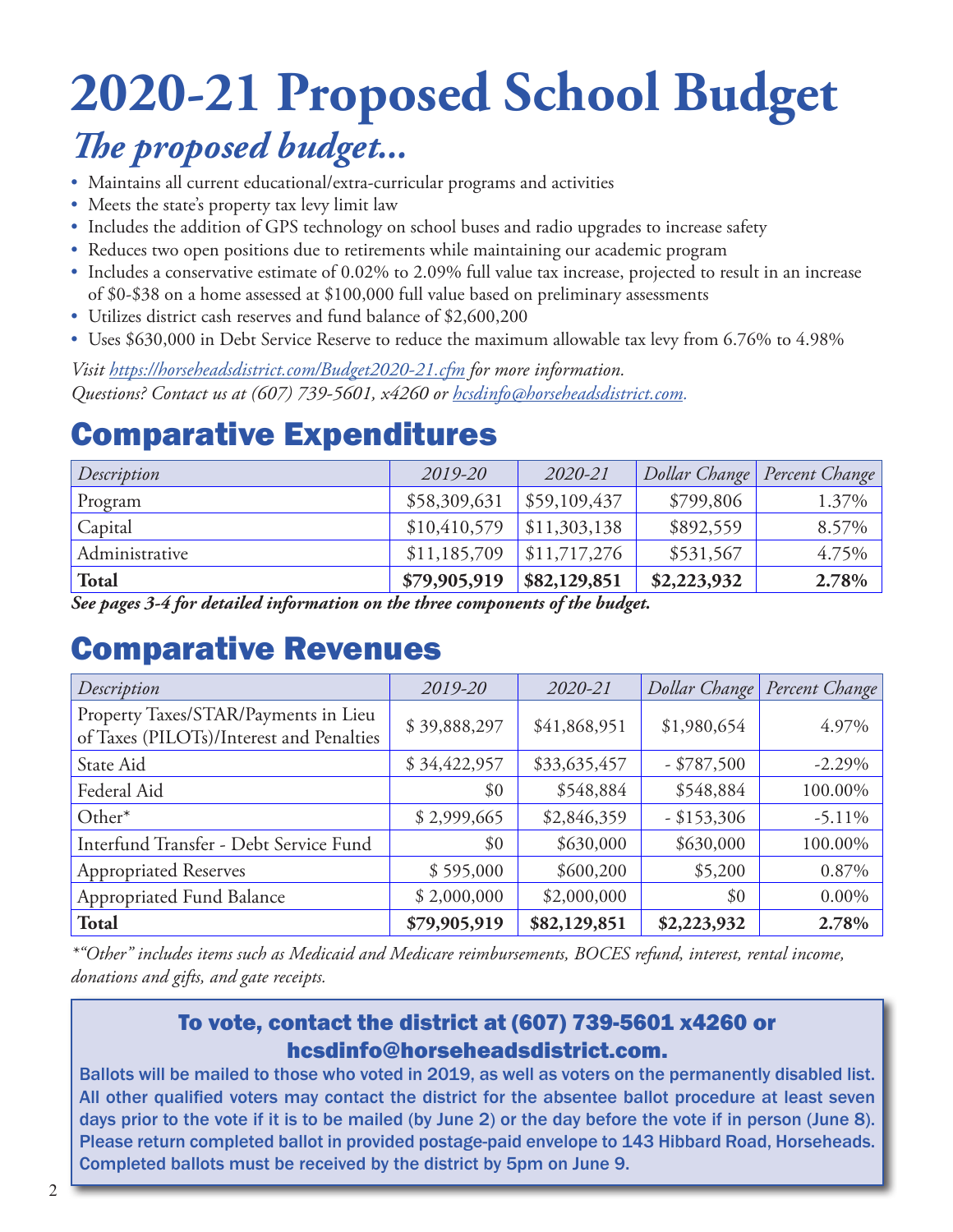### Expenditures - Program

*This component of the budget includes all expenditures necessary for the instruction and transportation of our students, including salaries for teachers, teaching assistants, school counselors, school nurses, social workers, school psychologists, drivers, and any other positions involved in the teaching and transporting of students. The Benefits line is a pro-rated calculation of this component's share of costs as required by the state for self-insured health/dental claims, district retirement contributions, workers' compensation and disability insurance, and social security. The component also includes materials, supplies, and contractual items such as conferences, repairs, service contracts, and other costs associated with that area. Program expenditures make up 72% of the budget.*

| <b>Description</b>                      | 2019-20 Budget | 2020-21 Proposed | Dollar Change | % Change  |
|-----------------------------------------|----------------|------------------|---------------|-----------|
| Legal                                   | \$44,625       | \$44,625         | \$0           | $0.00\%$  |
| <b>Inservice Training, Instruction</b>  | \$205,847      | \$165,688        | $-$ \$40,159  | $-19.51%$ |
| Teaching, Regular School                | \$20,751,529   | \$20,386,165     | $-$ \$365,364 | $-1.76%$  |
| <b>Students with Disabilities</b>       | \$8,579,330    | \$9,254,591      | \$675,261     | 7.87%     |
| English as a New Language               | \$0            | \$171,063        | \$171,063     | 100.00%   |
| Occupational Education (Grades 9-12)    | \$2,857,165    | \$2,891,670      | \$34,505      | 1.21%     |
| Teaching, Special Schools               | \$3,090        | \$3,090          | \$0           | $0.00\%$  |
| School Library                          | \$820,414      | \$818,064        | $-$ \$2,350   | $-0.29%$  |
| <b>Computer Assisted Instruction</b>    | \$574,898      | \$577,700        | \$2,802       | 0.49%     |
| Attendance                              | \$161,690      | \$158,816        | $- $2,874$    | $-1.78%$  |
| Guidance                                | \$994,284      | \$1,026,037      | \$31,753      | 3.19%     |
| <b>Health Services</b>                  | \$548,451      | \$543,546        | $-$ \$4,905   | $-0.89\%$ |
| Psychological Services                  | \$575,255      | \$576,595        | \$1,340       | 0.23%     |
| Social Work Services                    | \$592,544      | \$579,833        | $-$12,711$    | $-2.15%$  |
| Co-Curricular Activities                | \$173,607      | \$183,261        | \$9,654       | 5.56%     |
| Interscholastic Athletics               | \$541,738      | \$558,459        | \$16,721      | 3.09%     |
| <b>District Transportation Services</b> | \$2,865,383    | \$2,827,200      | $-$ \$38,183  | $-1.33\%$ |
| Garage                                  | \$51,800       | \$57,800         | \$6,000       | 11.58%    |
| <b>Employee Benefits</b>                | \$17,707,439   | \$18,000,234     | \$292,795     | 1.65%     |
| <b>Transfer to Other Funds</b>          | \$260,542      | \$285,000        | \$24,458      | 9.39%     |
| <b>Program Total</b>                    | \$58,309,631   | \$59,109,437     | \$799,806     | 1.37%     |

### Expenditures - Capital

*The capital component includes all costs related to the operations and maintenance of the district's buildings, as well as the financing of our annual bus purchases and capital improvement project. This component also includes all expenditures associated with custodial salaries, service contracts, supplies, utilities, and maintenance and repair of school facilities. The Benefits line is a pro-rated calculation of this component's share of costs as required by the state for self-insured health/ dental claims, district retirement contributions, workers' compensation and disability insurance, and social security.* 

 *The \$1 million in the Transfer to Capital Fund line will be used for replacement of the Center Street heating/ventilation system. Capital expenditures make up 14% of the budget.*

| <b>Description</b>            | 2019-20 Budget | 2020-21 Proposed | Dollar Change | % Change |
|-------------------------------|----------------|------------------|---------------|----------|
| Operation of Plant            | \$2,424,622    | \$2,370,391      | $-$ \$54,231  | $-2.24%$ |
| Maintenance of Plant          | \$1,490,273    | \$1,702,518      | \$212,245     | 14.24%   |
| School Construction Financing | \$3,378,050    | \$3,737,828      | \$359,778     | 10.65%   |
| <b>Bus Purchase Financing</b> | \$753,694      | \$1,042,700      | \$289,006     | 38.35%   |
| Transfer to Capital Fund      | \$1,000,000    | \$1,000,000      | \$0           | $0.00\%$ |
| <b>Employee Benefits</b>      | \$1,363,940    | \$1,449,701      | \$85,761      | $6.29\%$ |
| <b>Capital Total</b>          | \$10,410,579   | \$11,303,138     | \$892,559     | 8.57%    |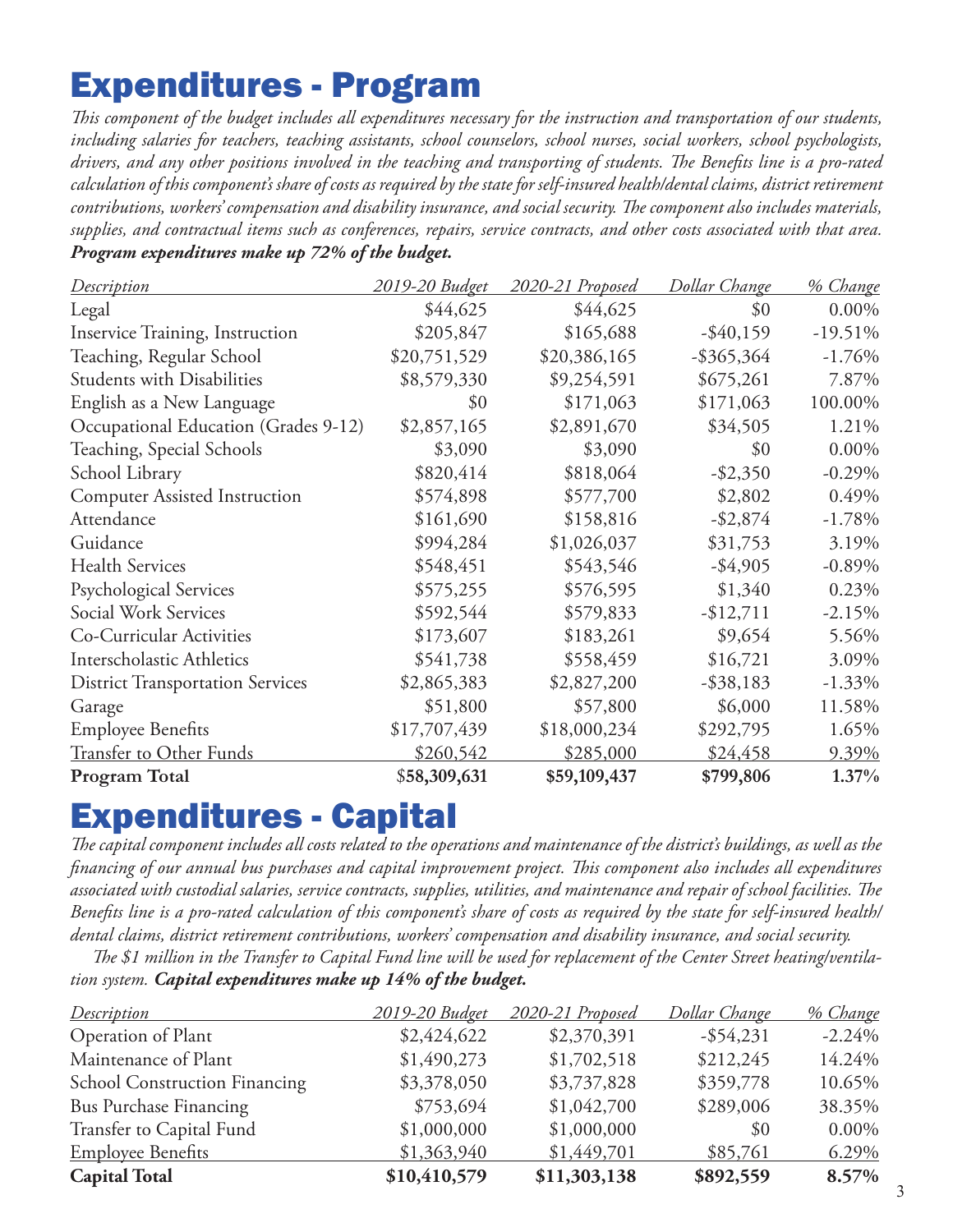### Expenditures - Administrative

*Administrative costs include all expenditures related to the administrative operations of the district: materials, supplies, and contractual obligations for school offices; the board of education; district offices including the superintendent's office, business office, and human resources; legal fees; the district's portion of the BOCES administrative budget; and salaries of all school administrators, supervisors, and their support staffs. The Benefits line is a pro-rated calculation of this component's share of costs as required by the state for self-insured health/dental claims, district retirement contributions, workers' compensation and disability insurance, and social security. Administrative expenditures make up 14% of the budget.* 

| <b>Description</b>                 | <u>2019-20 Budget</u> | 2020-21 Proposed | Dollar Change | % Change  |
|------------------------------------|-----------------------|------------------|---------------|-----------|
| Board of Education                 | \$15,500              | \$15,500         | \$0           | $0.00\%$  |
| <b>District Meeting</b>            | \$12,082              | \$11,914         | $-$168$       | $-1.39\%$ |
| Chief School Administrator         | \$297,818             | \$316,477        | \$18,659      | 6.27%     |
| <b>Business Administration</b>     | \$1,132,151           | \$1,015,890      | $-$116,261$   | $-10.27%$ |
| Auditing                           | \$27,000              | \$29,000         | \$2,000       | 7.41%     |
| <b>Tax Collection</b>              | \$660                 | \$3,760          | \$3,100       | 469.70%   |
| <b>Fiscal Agent Fees</b>           | \$9,000               | \$9,000          | \$0           | $0.00\%$  |
| Legal                              | \$44,625              | \$44,625         | \$0           | $0.00\%$  |
| Human Resources                    | \$541,057             | \$601,002        | \$59,945      | 11.08%    |
| Public Information and Services    | \$84,736              | \$86,699         | \$1,963       | 2.32%     |
| Central Printing and Mailing       | \$256,738             | \$249,070        | $- $7,668$    | $-2.99\%$ |
| <b>Central Data Processing</b>     | \$1,845,256           | \$1,809,643      | $-$ \$35,613  | $-1.93%$  |
| Insurance                          | \$173,058             | \$179,791        | \$6,733       | 3.89%     |
| <b>School Association Dues</b>     | \$12,200              | \$12,200         | \$0           | $0.00\%$  |
| <b>BOCES</b> Administrative Costs  | \$1,623,424           | \$1,669,689      | \$46,265      | 2.85%     |
| Curriculum Development/Supervision | \$868,843             | \$907,253        | \$38,410      | 4.42%     |
| Supervision, Regular School        | \$1,997,809           | \$2,038,539      | \$40,730      | 2.04%     |
| Research, Planning, and Evaluation | \$176,172             | \$176,346        | \$174         | 0.10%     |
| <b>Employee Benefits</b>           | \$2,067,580           | \$2,540,878      | \$473,298     | 22.89%    |
| <b>Administrative Total</b>        | \$11,185,709          | \$11,717,276     | \$531,567     | 4.75%     |

## Revenues

#### *Property Tax*

The 2020-21 budget meets the state's property levy limit law, resulting in a 4.98% increase in the tax levy, which refers to the total amount collected in school taxes across the district. This is not the same as the tax rate, which indicates a property owner's share of taxes based on his/her property's assessment.

The Horseheads Central School District serves all or part of seven municipalities: Horseheads, Big Flats, Catlin, Erin, Veteran, Cayuta, and Baldwin. Each municipality assesses its properties separately and submits final assessments in late summer.

State law requires that all property within a municipality be assessed at a uniform percentage of market value. In the summer, the state sets equalization rates,

which are meant to equalize the assessments from one municipality to the other.

The district's current full value tax rate is \$18.04 per \$1,000 of assessment. Because assessments and equalization rates are finalized after the budget process, the district must estimate the effect on full value tax rate.

**For 2020-21, the full value tax rate is conservatively estimated to increase a range of 0.02% to 2.09%, or \$0.00 to \$0.38 per \$1,000 of assessed value. On a home with a full-value assessment of \$100,000, the projected increase is \$0 - \$38.** 

The district calculates the tax rate in August upon receipt of final assessments and equalization rates.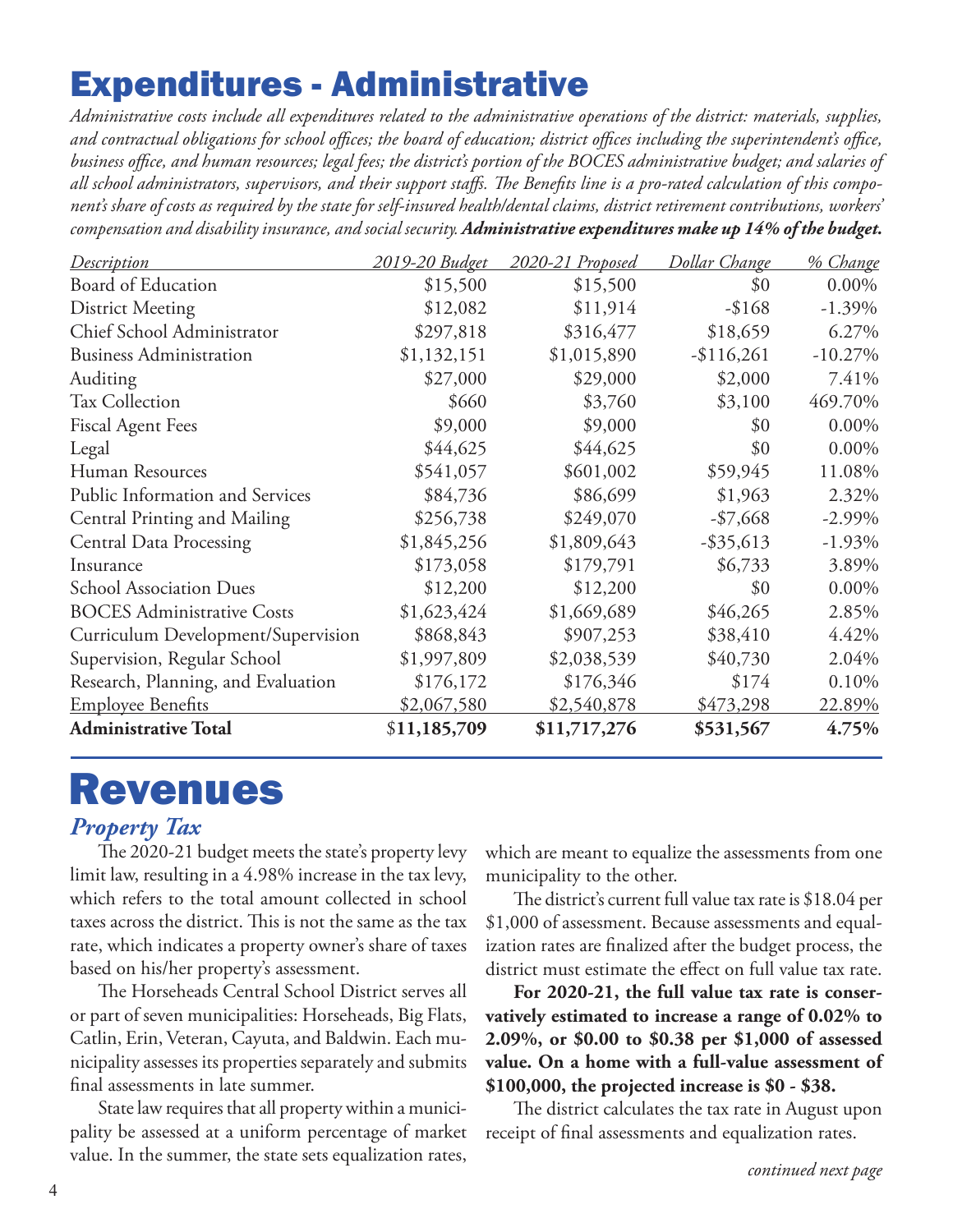### **Revenues, continued from previous page**

#### *State Education Aid*

The state budget for fiscal year 2020-21 includes a **2.29% decrease in total state aid** to the district.

#### *Other Revenue Sources*

The district plans to use \$2 million of fund balance and \$600,200 from appropriated reserves in this budget. Additionally, the district will use \$630,000 from the Debt Service Reserve to reduce the maximum allowable tax levy from 6.76% to 4.98%.

Other revenue of \$2.8 million includes interest, admissions, rental income, donations and gifts, and stop-loss insurance payments.

### *Revenue Categories*

| Total                     | 82,129,851   | 100.00%    |
|---------------------------|--------------|------------|
| Fund Balance              |              |            |
| Appropriated              | 2,000,000    | 2.44%      |
| Other                     | 2,846,359    | 3.47%      |
| Reserves                  | 600,200      | 0.73%      |
| <b>Interfund Transfer</b> | 630,000      | 0.77%      |
| Federal Aid               | 548,884      | 0.67%      |
| State Aid                 | 33, 635, 457 | 40.95%     |
| Tax Items                 | 41,868,951   | 50.98%     |
| Description               | 2020-21      | % of Total |

## **Proposition 2: Purchase of Buses**

Each year, voters are asked to vote on the purchase of buses. This allows the district to borrow funds to replace buses that are ten years old or older and have 100,000 miles or more. This replacement process meets New York State Education Department recommendations for maintenance and replacement of a bus fleet.

**For 2020-21, the district seeks the purchase of six full-size school buses and two wheelchair-accessible buses at a cost not to exceed \$1,300,000.**

The district would finance the purchase through a five-year bond, with a substantial portion of the payment covered primarily by state aid for the five years following the purchase.

Currently, the district has 75 buses and nine other transportation vehicles. Maintaining a replacement schedule allows the district to keep its bus fleet in good working order, minimizing maintenance needs. The district's Transportation Department has a passing rate for bus inspections of just under 99% as a result of the regular care they take in maintaining buses while minimizing costs.

# **Board of Education Election**

 Voters will elect four residents to the Board of Education. The top three vote-getters will earn threeyear terms, and the fourth will fill a one-year unexpired term, open due to the recent resignation of Tyler Pribulick. The governor's Executive Order states that candidates will be listed on the ballot in alphabetical order:

> **Tom Casey Warren Conklin Brian Lynch Najeeb Rehman**

*To vote, contact the district at (607) 739-5601 x4260 or hcsdinfo@horseheadsdistrict.com. Ballots will be mailed to those who voted in 2019, as well as voters on the permanently disabled list. All other qualified voters may contact the district for the absentee ballot procedure at least seven days prior to the vote if it is to be mailed (by June 2) or the day before the vote if in person (June 8). Please return completed ballot in provided postage-paid envelope to 143 Hibbard Road, Horseheads. Completed ballots must be received by the district by 5pm on June 9.*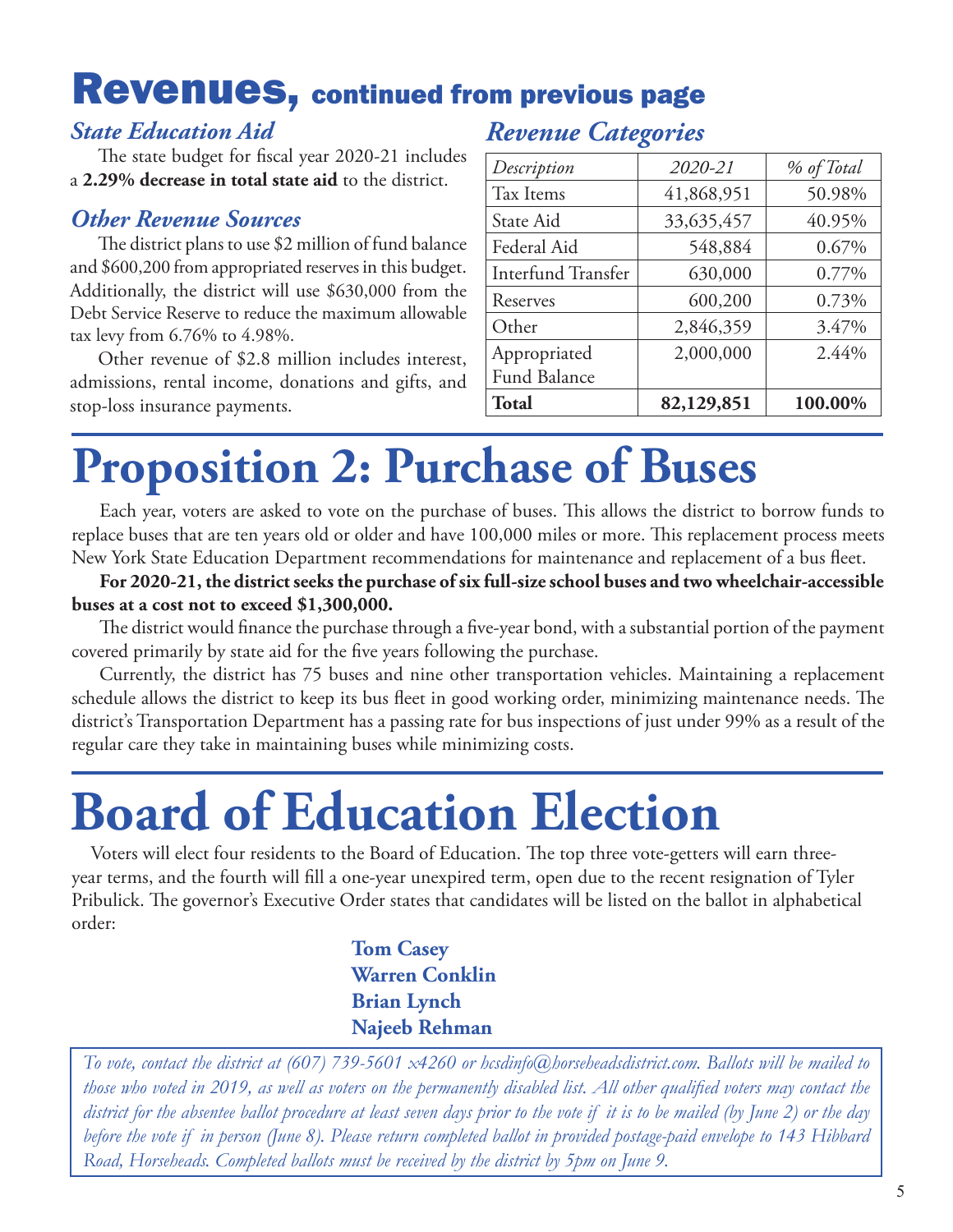### **Horseheads Central School District 2020-21 Property Tax Report Card**

|                                                                                                              | <b>Budgeted</b><br>2019-20   |  | Proposed Budget<br>$2020 - 21$ | Percent<br>Change |
|--------------------------------------------------------------------------------------------------------------|------------------------------|--|--------------------------------|-------------------|
| Total Budgeted Amount, not including Separate Propositions                                                   | \$79,905,919                 |  | \$82,129,851                   | 2.78%             |
| Proposed Tax Levy to Support the Total Budgeted Amount                                                       | \$38,858,749                 |  | \$40,792,807                   |                   |
| Tax Levy to Support Library Debt, if Applicable                                                              | \$0                          |  | \$0                            |                   |
| Tax Levy for Non-Excludable Propositions, if Applicable                                                      | \$0                          |  | \$0                            |                   |
| Total Tax Cap Reserve Amount Used to Reduce Current Year Levy,<br>if Applicable                              | \$0                          |  | \$0                            |                   |
| Total Proposed School Year Tax Levy                                                                          | \$38,858,749<br>\$40,792,807 |  | 4.98%                          |                   |
| Permissible Exclusions to the School Tax Levy Limit<br>\$1,135,504                                           |                              |  | \$1,423,554                    |                   |
| School Tax Levy Limit, Excluding Levy for Permissible Exclusions                                             | \$39,223,066                 |  | \$39,369,253                   |                   |
| Total Proposed School Year Tax Levy, Excluding Levy to Support Library<br>Debt and/or Permissible Exclusions | \$37,723,245                 |  | \$39,369,253                   |                   |
| Difference                                                                                                   | \$1,499,821                  |  | \$0                            |                   |
| Public School Enrollment                                                                                     | 3,859                        |  | 3,805                          | $-1.40\%$         |
| <b>Consumer Price Index</b>                                                                                  |                              |  |                                | 1.81%             |
|                                                                                                              | <b>Actual 2019-20</b>        |  |                                | Estimated 2020-21 |
| Adjusted Restricted Fund Balance                                                                             | \$11,716,492                 |  |                                | \$11,167,535      |
| Assigned Appropriated Fund Balance                                                                           | \$2,000,000                  |  |                                | \$2,000,000       |
| Adjusted Unrestricted Fund Balance                                                                           | \$3,154,312<br>\$3,284,994   |  |                                |                   |
| Adjusted Unrestricted Fund Balance as a Percent of the Total Budget                                          | 3.95%                        |  |                                | 4.00%             |

*The Property Tax Report Card is an annual filing requirement of New York State.*

#### *Schedule of Reserve Funds*

| Reserve Type                                | Reserve Name                                               | Reserve Description                                                                                 | 3/31/20<br>Actual<br>Balance | 6/30/20<br>Estimated<br>Balance | Intended Use of the Reserve<br>in the 2020-21 School Year                                                                                                                             |
|---------------------------------------------|------------------------------------------------------------|-----------------------------------------------------------------------------------------------------|------------------------------|---------------------------------|---------------------------------------------------------------------------------------------------------------------------------------------------------------------------------------|
| Capital                                     | Capital Reserve                                            | For the cost of any object<br>or purpose for which<br>bonds may be issued                           | \$5,039,690                  | \$5,039,813                     | District will continue to save funds in<br>this reserve to offset the local burden<br>in future capital projects.                                                                     |
| Unemploy-<br>ment<br>Insurance              | Unemploy-<br>ment Insurance<br>Reserve                     | For reimbursement to<br>the State Unemployment<br>Insurance Fund                                    | \$141,083                    | \$134,087                       | District will appropriate an amount<br>equal to the unemployment insur-<br>ance budget and will utilize the<br>reserve in the amount actually paid.                                   |
| Tax<br>Certiorari                           | Reserve for Tax<br>Certiorari                              | For tax certiorari settle-<br>ments                                                                 | \$937,906                    | \$937,929                       | Reserve will be appropriated by board<br>action to cover required refunds for<br>tax certiorari settlements, as received.                                                             |
| Employee<br>Benefit<br>Accrued<br>Liability | Reserve for<br>Employee<br>Benefits/Ac-<br>crued Liability | For accrued 'employee<br>benefits' due to employ-<br>ees upon termination of<br>service             | \$1,463,372                  | \$1,338,409                     | Reserve will be appropriated in an<br>amount consistent with historical<br>data and will be used to offset the<br>cost of employees' accrued benefits<br>upon retirement at year end. |
| Retirement<br>Contribution                  | Reserve for<br>Retirement<br>Contributions                 | For employer retirement<br>contributions to the State<br>and Local Employees'<br>Retirement System  | \$3,517,074                  | \$3,517,160                     | Reserve will be appropriated and used<br>to cover a portion of the cost of the<br>district's ERS contribution.                                                                        |
| Single Other<br>Reserve                     | Reserve for<br>Retirement<br>Contributions -<br><b>TRS</b> | To fund employer retire-<br>ment contributions to the<br>NYS Teachers' Retire-<br>ment System (TRS) | \$200,132                    | \$200,137                       | Reserve will be appropriated as neces-<br>sary to cover portion of the cost of<br>the district's TRS contributions.                                                                   |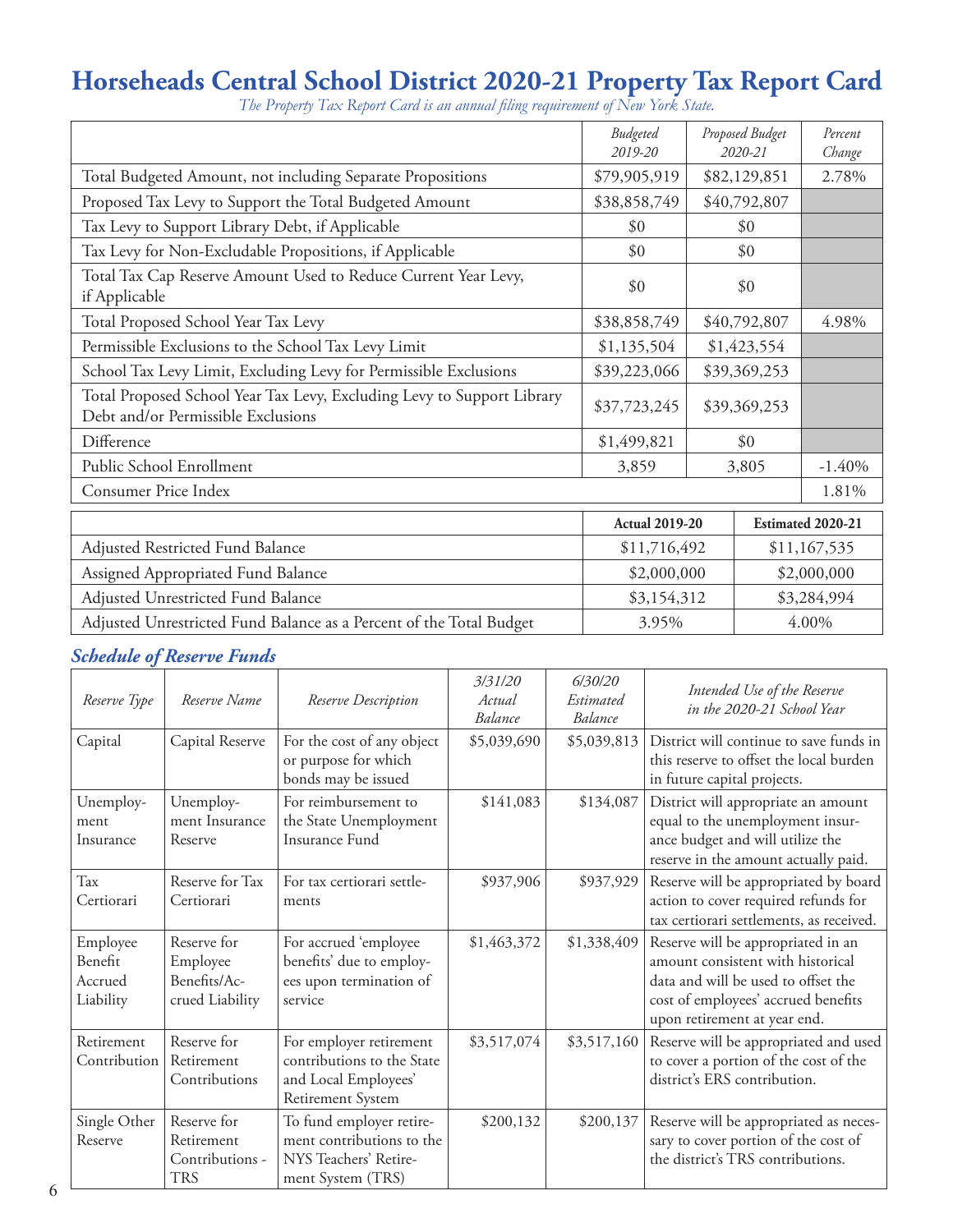## School District Budget Notice

| <b>Overall Budget Proposal</b>                                                                                 | <b>Budget Adopted</b><br>for 2019-20<br><b>School Year</b> | <b>Budget Proposed</b><br>for 2020-21<br>School Year | Contingency<br>Budget for 2020-<br>21 School Year* |
|----------------------------------------------------------------------------------------------------------------|------------------------------------------------------------|------------------------------------------------------|----------------------------------------------------|
| Total Budgeted Amount, Not Including Separate Propositions                                                     | \$79,905,919                                               | \$82,129,851                                         | \$79,753,505                                       |
| Increase/Decrease for the 2020-21 School Year                                                                  |                                                            | \$2,223,932                                          | $-$ \$152,414                                      |
| Percentage Increase/Decrease in Proposed Budget                                                                |                                                            | 2.78%                                                | $-0.20%$                                           |
| Change in the Consumer Price Index                                                                             |                                                            | 1.81%                                                |                                                    |
| Proposed Tax Levy to Support the Total Budgeted Amount                                                         | \$38,858,749                                               | \$40,792,807                                         |                                                    |
| Levy to Support Library Debt, if Applicable                                                                    | \$0                                                        | \$0                                                  |                                                    |
| Levy for Non-Excludable Propositions, if Applicable                                                            | \$0                                                        | \$0                                                  |                                                    |
| Total Tax Cap Reserve Amount Used to Reduce Current Year Levy                                                  | \$0                                                        | \$0                                                  |                                                    |
| Total Proposed School Year Tax Levy                                                                            | \$37,723,245                                               | \$40,792,807                                         | \$38,858,749                                       |
| <b>Total Permissible Exclusions</b>                                                                            | \$1,135,504                                                | \$1,423,554                                          |                                                    |
| School Tax Levy Limit, Excluding Levy for Permissible Exclusions                                               | \$39,223,066                                               | \$39,369,253                                         |                                                    |
| Total Proposed Tax Levy, Excluding Levy to Support Library Debt<br>and/or Permissible Exclusions               | \$37,723,245                                               | \$39,369,253                                         |                                                    |
| Difference: (Negative Value Requires 60% Voter Approval - See<br>Note Below Regarding Separate Propositions)** | \$1,499,821                                                | \$0                                                  |                                                    |
| <b>Administrative Component</b>                                                                                | \$11,185,709                                               | \$11,717,276                                         | \$11,232,312                                       |
| Program Component                                                                                              | \$58,309,631                                               | \$59,109,437                                         | \$58,559,740                                       |
| Capital Component                                                                                              | \$10,410,579                                               | \$11,303,138                                         | \$9,961,453                                        |

*\*A contingent budget includes ordinary contingent expenses and salaries subject to a cap on the administrative portion of the budget, with no increase in the tax levy over the prior year. There would be no purchase of new equipment, including buses unless approved by separate proposition, no capital expenditures unless approved by separate proposition and except in emergency situations, no nonessential maintenance, and outside organizations would have to pay for all facilities use.*

#### \*\*Separate Propositions

| Description                                                                       | Amount      |
|-----------------------------------------------------------------------------------|-------------|
| Acquire of six (6) full-size school buses and two (2) wheelchair accessible buses | \$1,300,000 |

#### **Estimated Basic STAR Exemption Savings<sup>1</sup>**

|                               | <b>Budget Proposed for 2020-21</b><br><b>School Year</b> |
|-------------------------------|----------------------------------------------------------|
| <b>Basic STAR Tax Savings</b> | \$537                                                    |

*1 The basic school tax relief (STAR) exemption is authorized by section 425 of the Real Property Tax Law.*

*The annual budget vote for the fiscal year 2020-21 by the qualified voters of the Horseheads Central School District, Chemung and Schuyler counties, New York, will be held by absentee ballot. Completed ballots must be returned to the district via provided postage-paid mail or in person by 5pm June 9, 2020.*

#### To vote, contact the district at (607) 739-5601 x4260 or hcsdinfo@horseheadsdistrict.com.

Ballots will be mailed to those who voted in 2019, as well as voters on the permanently disabled list. All other qualified voters may contact the district for the absentee ballot procedure at least seven days prior to the vote if it is to be mailed (by June 2) or the day before the vote if in person (June 8). Please return completed ballot in provided postage-paid envelope to 143 Hibbard Road, Horseheads. Completed ballots must be received by the district by 5pm on June 9.